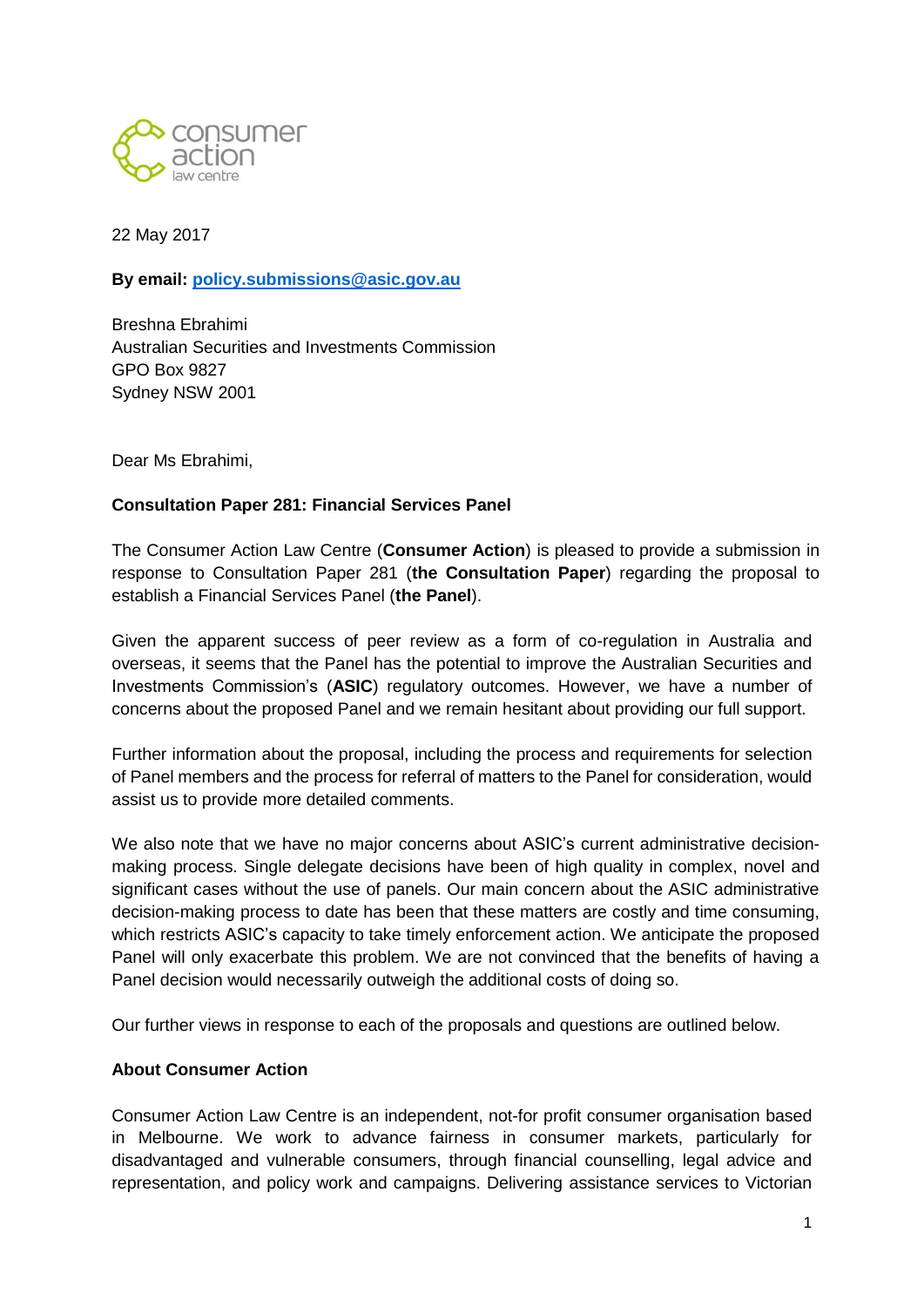consumers, we have a national reach through our deep expertise in consumer law and policy and direct knowledge of the consumer experience of modern markets.

### **B1Q1: How would the Panel improve regulatory outcomes?**

We agree that the Panel would bring a broader range of experiences and perspectives into the decision-making process. Consumer representatives on panels in particular can be useful in ventilating relevant issues that may not be fully articulated in the 'areas of concern' provided by investigators to decision-makers. External input from industry and consumer representatives on panels can also be useful to ensure the decision-makers do not become 'stuck in their ways'.<sup>1</sup>

However, as noted above, we are not yet convinced that the benefits of the Panel would outweigh the additional costs and potential risks. Bringing a broader range of experiences and perspectives into the decision-making process can have a number of disadvantages. In particular, industry Panel members' actual or perceived conflicts of interest could seriously impact consumer outcomes, and reduce the significance of decisions, if not handled appropriately. Even in the absence of direct conflicts of interest, the experiences and perspectives of industry Panel members may result in bias towards protecting the interests of industry rather than improving consumer outcomes and following ASIC policy. If ASIC is to implement a peer review process, it is critical that consumer representatives are given representation equal to that of industry.

The selection of appropriate Panel members is crucial. Apart from actual or potential conflicts of interest, there is a risk that Panel members would not have the expertise required to deal with the complex questions of law and fact often facing ASIC's administrative decision-makers. As acknowledged by the Consultation Paper, a potential disadvantage of the proposed model is decisions being made by people who are less regularly engaged with the legal standards and concepts involved. This lack of expertise could result in inconsistent decisions, and reduce the impact and precedent value of banning decisions.

There is also a significant risk of increasing costs and delays due to more people being involved in the decision-making process. This relates not only to the decision-making process itself, but also additional time spent deciding whether to refer matters to the Panel for consideration in the first place. This will ultimately require additional staff and resources. We understand that ASIC administrative decisions are already quite costly and time consuming, which restricts the numbers of matters that can be deal with at any one time. We anticipate the proposed Panel will only exacerbate this problem. The Consultation Paper itself noted that referring all banning matters to the Panel 'would increase the cost of the process and the demands placed on Panel members'.

The Consultation Paper is silent in relation to the minimum qualification and experience requirements for Panel members, the process for selecting Panel members, whether the roles

1

<sup>1</sup> Some consumer organisations have made similar arguments in relation to the use of panels by the Financial Ombudsman Service: see Consumer Action Law Centre et. al., *Submission to the External Dispute Resolution Review Interim Report,* 3 February 2017, p. 31, available at[: http://consumeraction.org.au/edr-review-interim](http://consumeraction.org.au/edr-review-interim-report/)[report/.](http://consumeraction.org.au/edr-review-interim-report/)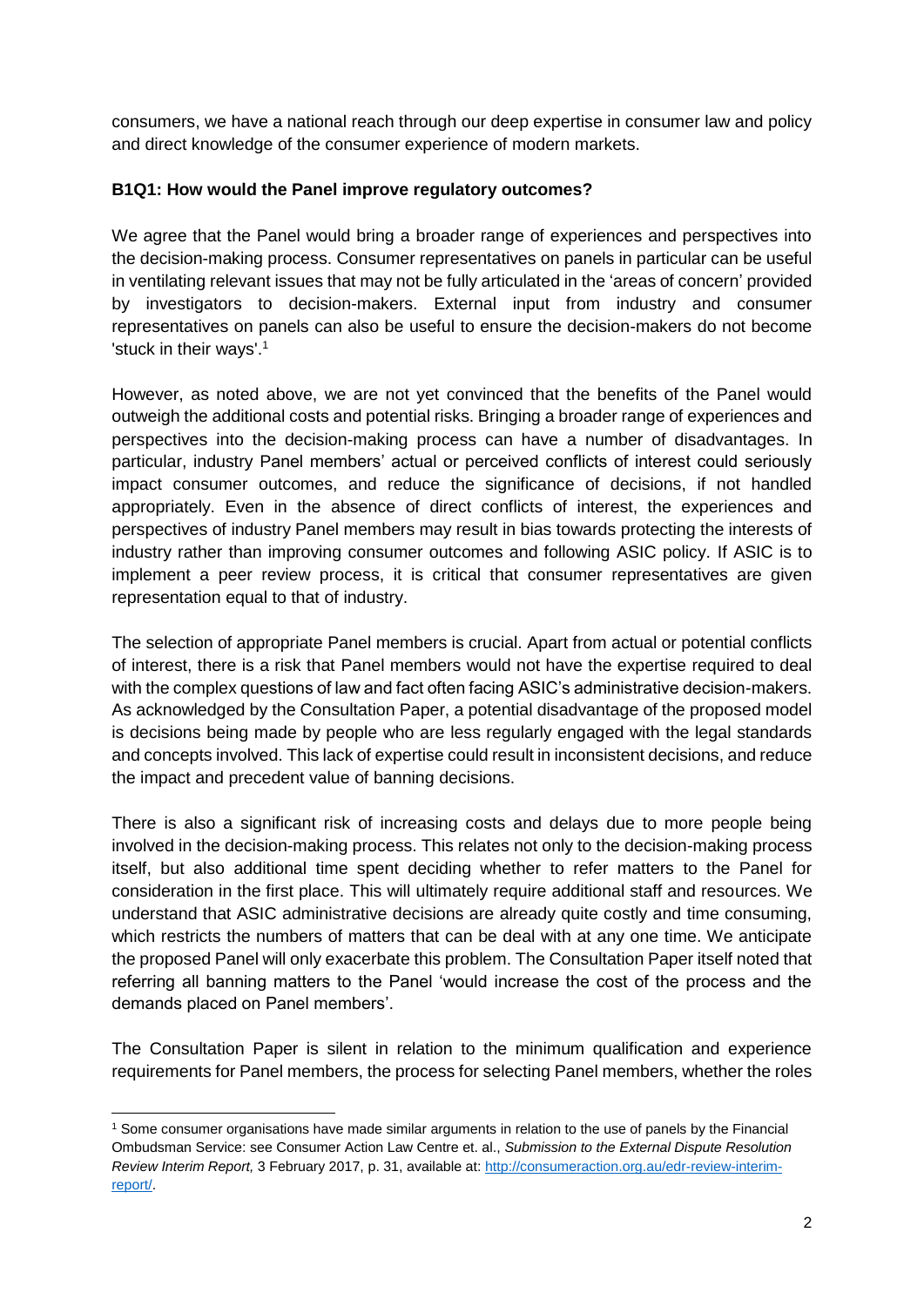will be full-time or part-time, and the process for removing Panel members (including whether tenures will be fixed or variable). It is also unclear whether an ASIC staff member will be Chair of the Panel, and what their powers would be. For example, whether the Chair would be able to deal with procedural matters (such as requests for adjournments) without the approval of other Panel members. The Consultation Paper is also silent on the process for referral of matters to the Panel for consideration.

Given the concerns outlined above, we are hesitant about the proposed establishment of the Panel. We do not believe these concerns are insurmountable, but there are insufficient details in the Consultation Paper about how these issues will be dealt with for us to provide our full support. Further information about the process for selection of Panel members, and referral of matters to the Panel for consideration in particular would assist us to provide more detailed comments.

In the absence of further information from ASIC about its approach, if the Panel is established we recommend (at a minimum):

- Ensuring the Panel has balanced membership, meaning that industry, ASIC and consumer representatives would have equal representation on the Panel;
- Minimum qualification and experience requirements for Panel members, including a fit and proper person test;<sup>2</sup>
- Transparent processes for the selection of Panel members, and referral of matters to the Panel for consideration;
- Public guidance about ASIC's expectations of Panel members, including conduct requirements, tenure and whether their role will be full-time or part-time;
- Enabling ASIC to remove Panel members in the event of that member's misconduct or incapacity;<sup>3</sup>
- Providing guidance to Panel members on the weight to be given to protecting consumers, ASIC policy and the public interest when making decisions (i.e. the primary purpose of banning orders is to protect consumers, rather than the livelihood of the licensee or person subject to investigation);
- Publishing clear conflict of interest guidelines, which ensures both direct and indirect conflicts of interest preclude Panel members from participating in relevant decisions; 4 and
- Ensuring the Chair of the Panel is an ASIC delegate. At a minimum, the Chair should be able to deal with procedural matters (such as applications for adjournments and transferring matters to another Panel) without approval from the other Panel members.

<sup>1</sup> <sup>2</sup> For example, the industry representative for the ASIC disciplinary committee for registered liquidators must have at least 5 years' experience: see *Insolvency Practice Rules (Corporations) 2016* (Cth) ss50-10 and 50-15, available at[: https://www.legislation.gov.au/Details/F2016L01989.](https://www.legislation.gov.au/Details/F2016L01989)

<sup>3</sup> The Regulatory Decisions Committee in the United Kingdom has similar powers: see *FCA Handbook – DEPP 3 The nature and procedure of the RDC*, available at[: https://www.handbook.fca.org.uk/handbook/DEPP/.](https://www.handbook.fca.org.uk/handbook/DEPP/)

<sup>4</sup> For example, seethe Ontario Financial Services Tribunal guidelines on conflicts of interest: Financial Services Tribunal, *Conflict of Interest Guidelines,* 4 April 2006, available at: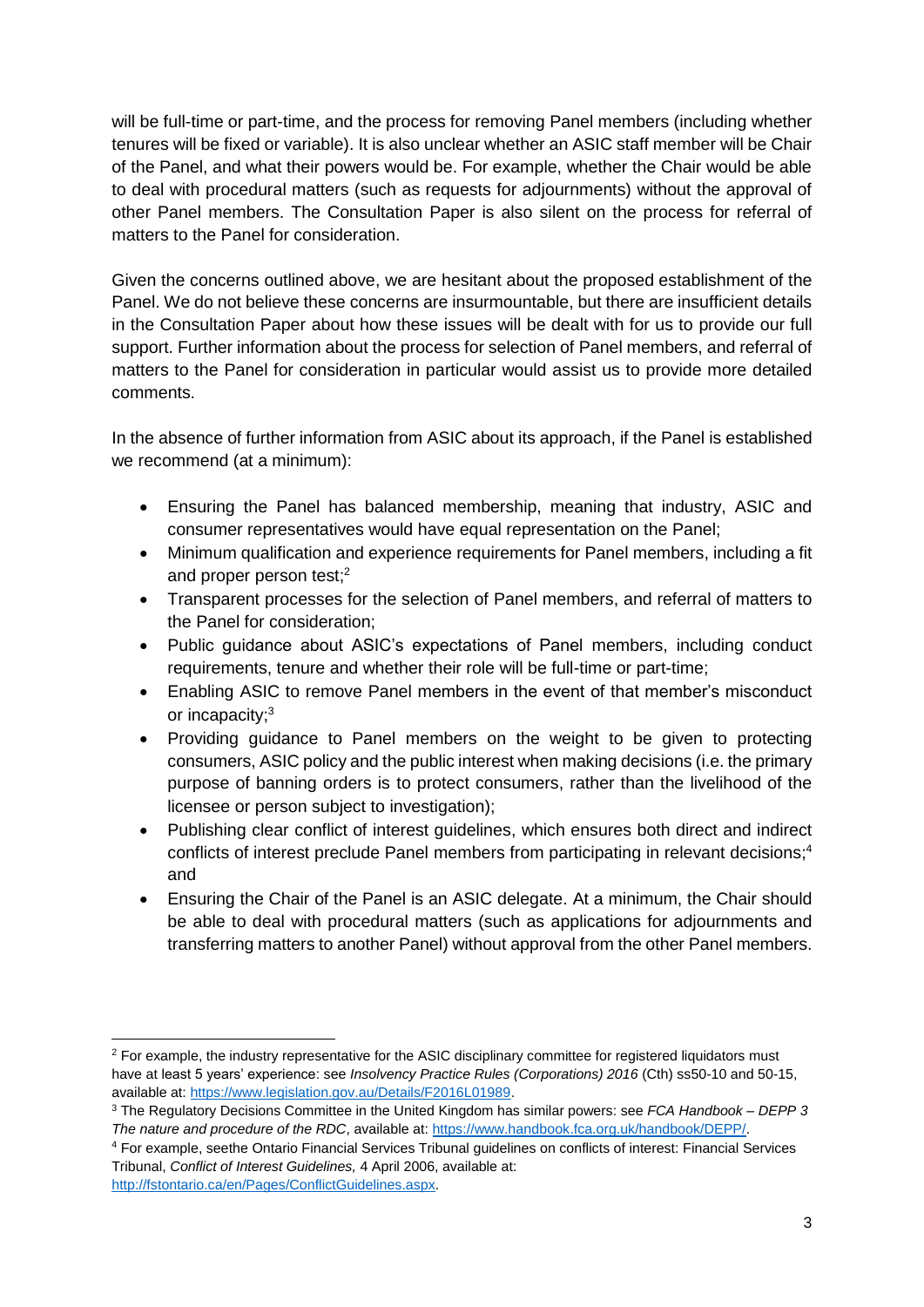#### **B1Q2: How do you see the Panel, as a peer review mechanism, enhancing the impact of ASIC's administrative decisions?**

As noted above, a broader range of experiences and perspectives on the Panel could assist in ventilating otherwise hidden consumer issues, and improve regulatory outcomes.

However, we do not believe that the Panel will increase awareness of the decisions being made by ASIC and the standards they set, nor do we believe that the Panel's decisions are more likely to secure the cooperation of the regulated population. Indeed, we understand that some industry participants will consider this process to involve being unfairly judged by competitors. Increasing awareness of the decisions being made, and compliance with those decisions, ultimately relies on ASIC's enforcement and education activities, and industry attitudes, rather than decision-makers themselves.

As noted above, if the Panel has majority industry representation, or Panel members have actual or perceived conflicts of interests, inadequate expertise or there are additional costs and delays meaning less banning actions occur, there is a risk that the impact of ASIC's administrative decisions will actually be reduced. These concerns must be addressed in order for the Panel to have any chance of improving regulatory outcomes.

## **C1Q1: What are you views on the Panel initially only being referred matters to consider that relate to the making of banning orders?**

We agree that the Panel should initially only be referred matters to consider that relate to the making of banning orders. The Panel should not be expanded to other matters until it is clear that regulatory outcomes have improved as a result.

We recommend ASIC review the effectiveness of the Panel within two years of implementation. This review should involve thorough consultation with industry and consumer representatives, and an assessment of whether the peer review system has improved consumer outcomes. The review should consider what other areas of regulatory priority should be included in the scope of the matters to be considered by the Panel (if any), and whether additional administrative powers should be delegated to the Panel.

## **C1Q2: What other areas of regulatory priority should be included in the scope of the matters to be considered by the Panel?**

Please refer to our response to C1Q1.

# **C2Q1: Is 'complexity, significance or novelty' an appropriate measure for the types of matters to be considered by the Panel?**

It is unclear from the Consultation Paper which kinds of matters will be considered 'complex', 'significant' or 'novel'. As a result, it is difficult for us to comment on whether this will be an appropriate measure for the types of matters to be considered by the Panel.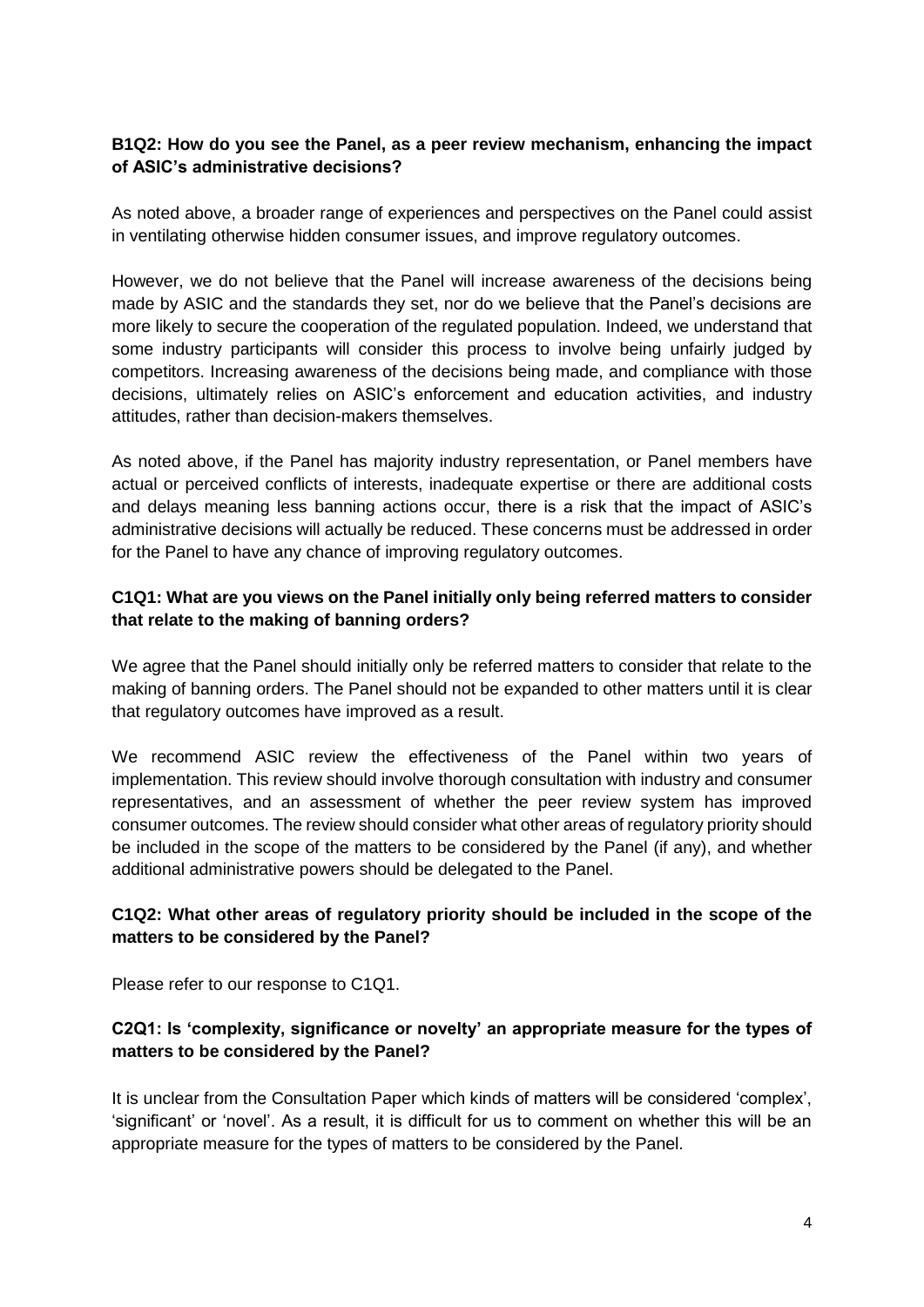As such, we recommend ASIC publish guidance regarding what factors will be considered when determining whether a matter is sufficiently complex, significant or novel to justify referral to the Panel. The process for referring matters to the Panel, and the selection of Panel members, must also be transparent. If this process is not sufficiently transparent, there is a real risk that industry and consumer confidence in ASIC's administrative decisions will be diminished. If members with experience in consumer issues are to be appointed to the Panel, then we would recommend ASIC engaging a consumer body that has demonstrated experience in appointing consumer representatives, such as the Consumers' Federation of Australia. 5

## **C2Q2: What are your views on how ASIC should distinguish between 'complex' and 'simple' matters and which do you see as more appropriate to be considered by the Panel?**

The justification for distinguishing between 'complex' and 'simple' matters is unclear from the Consultation Paper. We query whether this distinction should be made, particularly when there is a risk of significant consumer impact (which can occur in even 'simple' matters).

In any case, we suggest that 'complex' matters will generally relate to complex, unique or untested questions of law or factual scenarios, and would involve consideration of whether there are existing precedents (both judicial and administrative) or established industry best practice.

We recommend ASIC consider guidance provided by the Regulatory Decisions Committee in the United Kingdom about determining whether a decision is 'straightforward'. This guidance suggests that in determining whether a decision is 'straightforward', regard will be had to all the circumstances, which may include: 6

- The significance of the decision to those who would be affected by it;
- Its novelty in light of stated policy and established practice:
- The complexity of the relevant considerations, including whether representations have been made;
- The range of alternative options; and
- The extent to which the facts relating to the decision are or may be disputed.

#### **C2Q3: What alternative or additional criteria should be used to assist in determining which matters would be referred to the Panel?**

In our joint submission to the External Dispute Resolution Review Interim Paper, we suggested that referral to the Financial Ombudsman Service's (**FOS**) panel could be a result of a series of triggers, such as:

**<sup>.</sup>** <sup>5</sup> For further information, see the Consumer Federation of Australia's policy on appointing consumer representatives: Consumers' Federation of Australia, *CFA Representatives Policy*, available at: [http://consumersfederation.org.au/representing-consumers/cfa-representatives-policy/.](http://consumersfederation.org.au/representing-consumers/cfa-representatives-policy/)

<sup>6</sup> *FCA Handbook – DEPP 3 The nature and procedure of the RDC*, available at: [https://www.handbook.fca.org.uk/handbook/DEPP/.](https://www.handbook.fca.org.uk/handbook/DEPP/)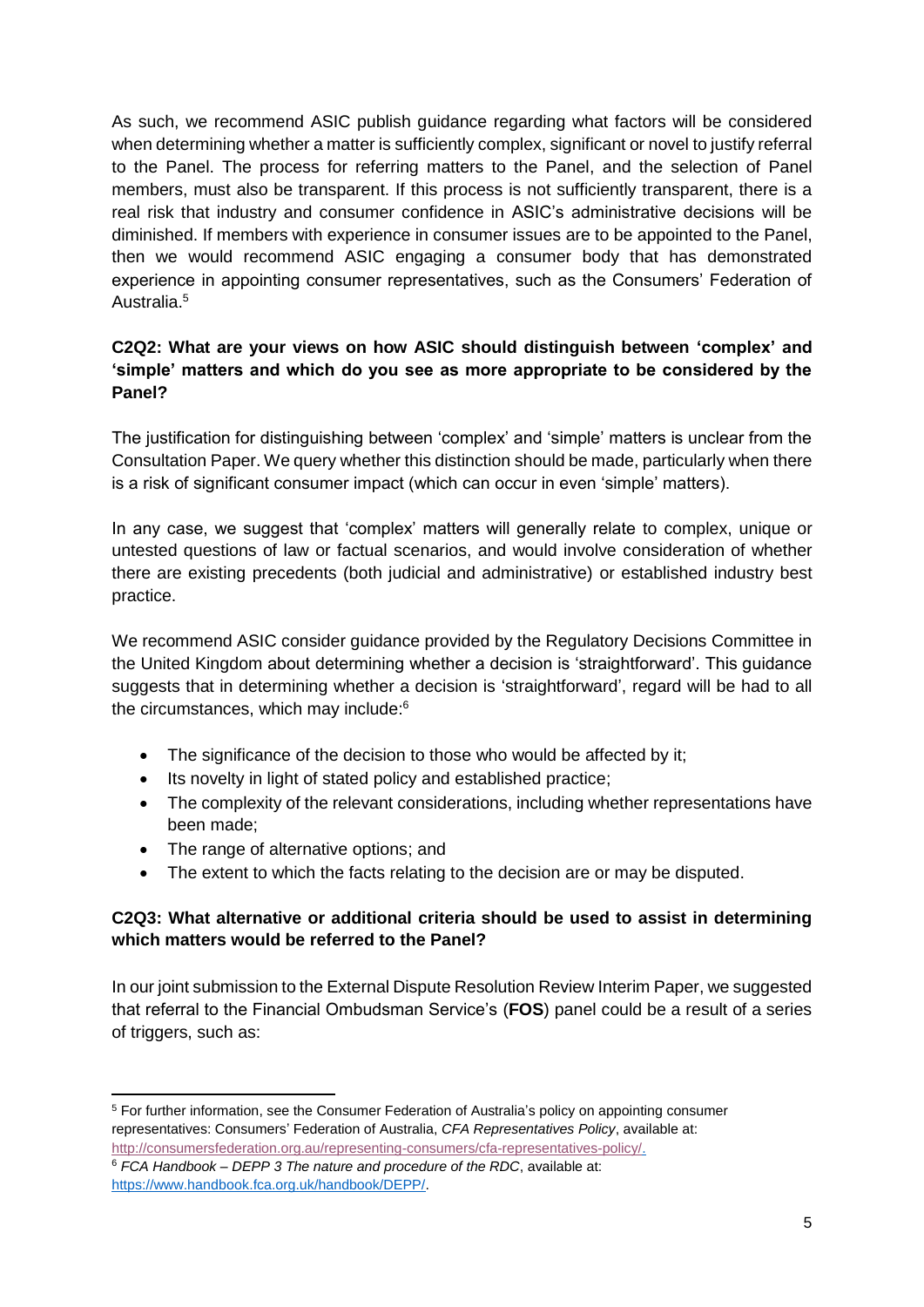- Complexity;
- Where requested by a consumer;
- Where the dispute raises a systemic issue:
- Where the matter has been flagged by consumer groups as an issue of concern; and/or
- Where the value of the claim is over a certain threshold.<sup>7</sup>

It is unclear from the Consultation Paper what kinds of alternative or additional criteria would be considered (for example, whether requests from the accused for a Panel hearing would be taken into account). However, we suggest that similar triggers to those referred to above could be considered by ASIC when determining which matters would be referred to the Panel.

## **C3Q1: Should uncontested matters also be referred to the Panel?**

There is no explanation in the Consultation Paper about why uncontested matters would not be referred to the Panel. However, as noted in our response to C2Q2, ASIC could consider the extent to which the facts relating to the decision are or may be disputed in determining whether a matter is 'complex' or 'simple', and therefore appropriate for referral. We would prefer this approach to a blanket rule excluding uncontested matters, particularly when the matter involves significant consumer detriment.

### **C4Q1: What other administrative powers should we delegate to the Panel now or in the future?**

Please refer to our response to C1Q1.

# **D1Q1: Of the options for the Panel's composition that we have set out in Table 1, which is the most suitable for the Panel's purpose?**

If ASIC is to adopt a peer review system, the Panel membership must be balanced between consumer, industry and regulator interests. As such, we support Option 2 for the Panel's composition that ASIC has set out in Table 1. However, the 'non-industry participants' referred to in Option 2 should be limited to lawyers, academics and consumer advocates that represent consumer interests.

Consumer representatives must have genuine consumer experience. In a joint consumer submission to the External Dispute Resolution Review Interim Report, contributors (including Consumer Action) noted that it was apparent that FOS has had some difficulty in recruiting suitably qualified panel members with consumer experience for its panel. There have been, on occasion, situations where the career and experience of the consumer representative would be more accurately described as industry experience.<sup>8</sup>

We expect any representative on ASIC's proposed Panel who purports to represent consumer interests will have appropriate and genuine consumer experience. As noted above, we encourage ASIC to engage an appointment process of a recognised consumer body.

**<sup>.</sup>** <sup>7</sup> Consumer Action Law Centre et. al., *Submission to the External Dispute Resolution Review Interim Report,* 3 February 2017, p. 31, available at: [http://consumeraction.org.au/edr-review-interim-report/.](http://consumeraction.org.au/edr-review-interim-report/) 8 Ibid.